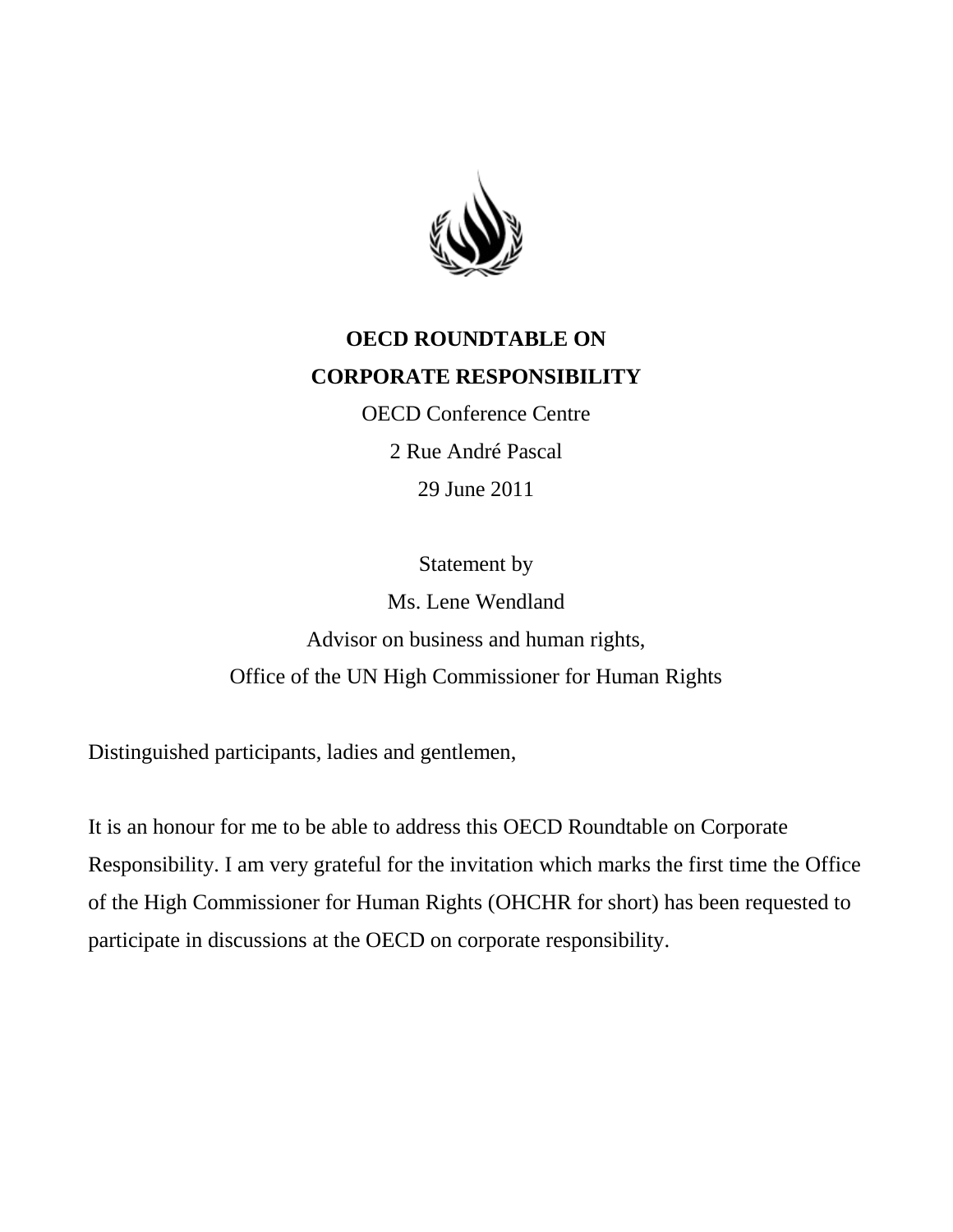Previous engagements between the two organizations have taken place in the context of the OECD's Development Assistance Committee (OECD-DAC), working to integrate human rights within development, aid, governance and poverty reduction policies.

Over the past six years, OECD's engagement with the international human rights machinery on corporate responsibility has been through the work of the Special Representative of the UN Secretary-General, Professor John Ruggie. Already before the UN Human Rights Council had endorsed the UN Guiding Principles on business and human rights, developed by Professor Ruggie, the OECD adopted an updated version of its Guidelines for Multinational Enterprises reflecting Professor Ruggie's work. The inclusion of a human rights chapter in the Guidelines marked an important development towards consolidation of a global standard for corporate responsibility and accountability with regards to human rights.

As you probably all know by now, two weeks ago in Geneva the Human Rights Council followed suit and unanimously endorsed the UN Guiding Principles for Business and Human Rights. It was a historic decision, marking the first time that the Council endorsed a normative document that had not been drafted through an inter-governmental process. The decision was also historic by being the first time an intergovernmental human rights body endorsed a normative document on the issue of business and human rights. The Guiding Principles now constitute an authoritative normative platform which include guidance regarding legal and policy measures that States, in compliance with their existing human rights obligations, can put in place to ensure corporate respect for human rights.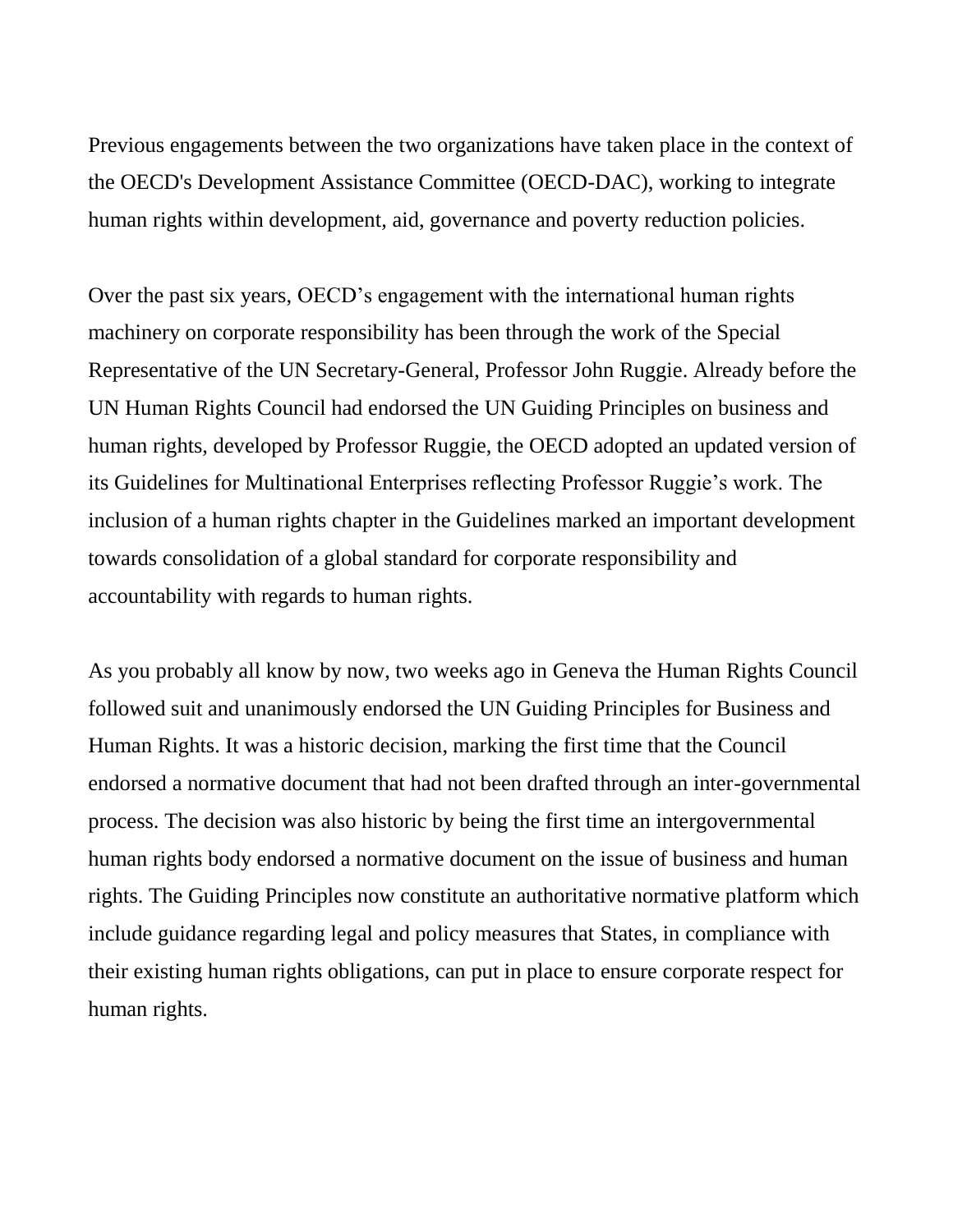The consensus amongst all 47 members of the Council provides the UN Guiding Principles with strong political legitimacy in all parts of the world, widely beyond the range of OECD countries. The core sponsors of the Human Rights Council resolution were Norway, India, Argentina, Nigeria, and the Russian Federation, all of whom have been core sponsors of Professor Ruggie's mandate since it was established in 2005. In addition to the five core sponsors, a further 39 countries, both members and nonmembers of the Council, co-sponsored the resolution. These additional sponsors included countries such as USA, Brazil, Colombia, Mexico, the United Kingdom, Canada, Guatemala, Peru, Jordan and Indonesia. The members on the Council who joined the consensus but didn't co-sponsor the resolution included China, Malaysia, Saudi Arabia, Uganda and Chile, to name but a few. In other words countries, from all parts of the world, both developed and developing countries, OECD and non-OECD countries, joined the consensus or showed their support as non-members by cosponsoring the resolution.

This unprecedented global consensus on an issue that was until recently particularly polarizing and divisive even by UN standards offers a unique opportunity for both international and national actors to drive the push for change in how business manage and respond to human rights risks and challenges, including by ensuring that impacted individuals and communities have access to an effective remedy to address any harm. In the face of such widespread support at the United Nations, countries will find it difficult to say "this does not concern us" when challenged on their efforts to protect human rights in a corporate context; business enterprises operating anywhere have greater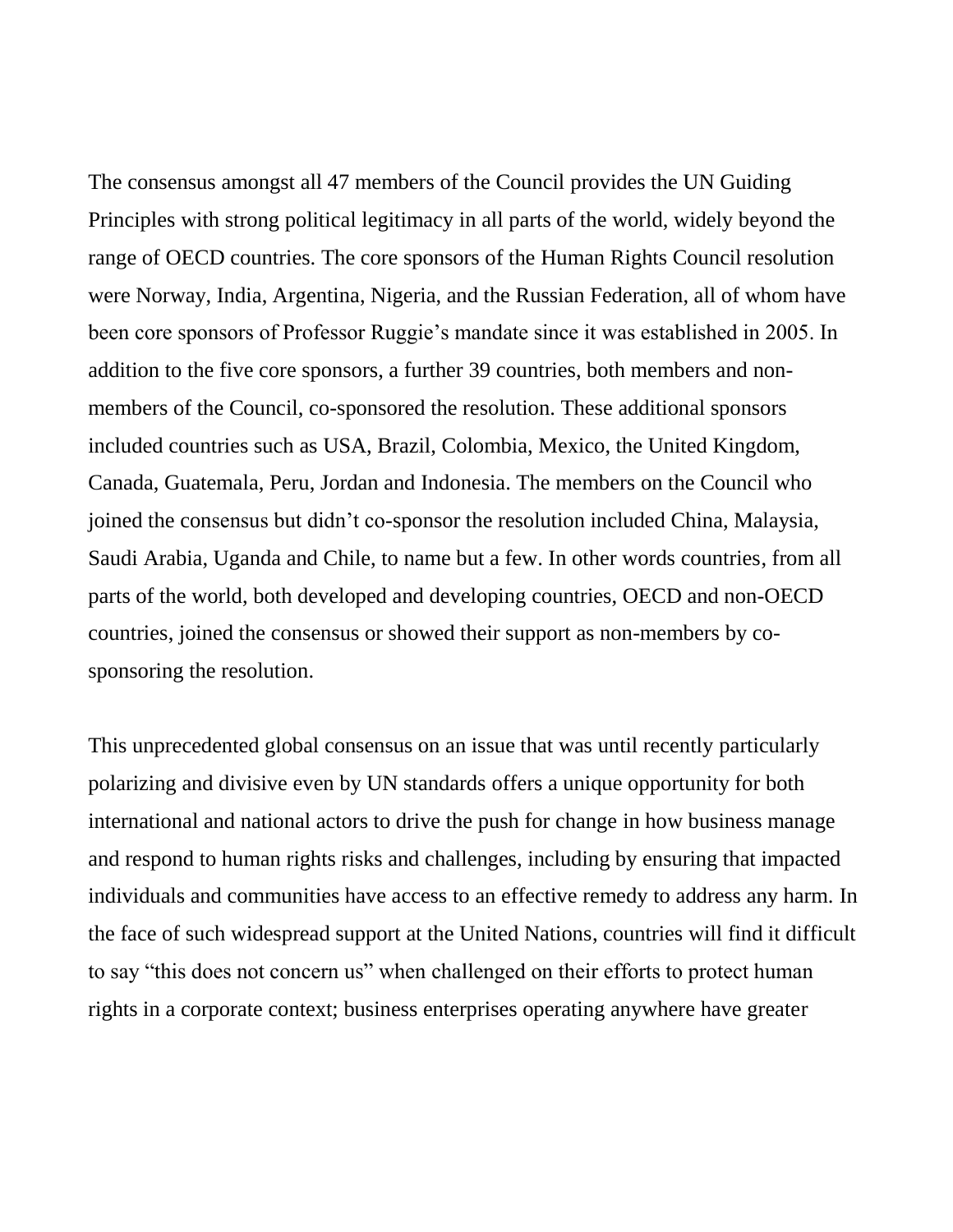clarity about the nature of their human rights responsibilities and how to meet it, leaving less room for laggards claiming that human rights is not of concern to business; and civil society and impacted communities have a clearer basis on which to monitor, hold to account or engage with business about their human rights performance.

But as John Ruggie himself has said, the Guiding Principles constitute only the end of the beginning. It is only through their effective dissemination and implementation that the Guiding Principles can realize their potential and generate the change on the ground that John Ruggie and all those who have participated in the process over the past six years have been seeking.

For its part, the Human Rights Council decided to establish a five member expert working group to promote the effective and comprehensive dissemination and implementation of the Guiding Principles. The mandate of the Working Group include the following:

- To identify, exchange and promote good practices and lessons learned on the implementation of the Guiding Principles and to assess and make recommendations thereon;
- To provide support for efforts to promote capacity-building and the use of the Guiding Principles
- To conduct country visits (something John Ruggie was never formally mandated to do, even though he travelled extensively over the six years);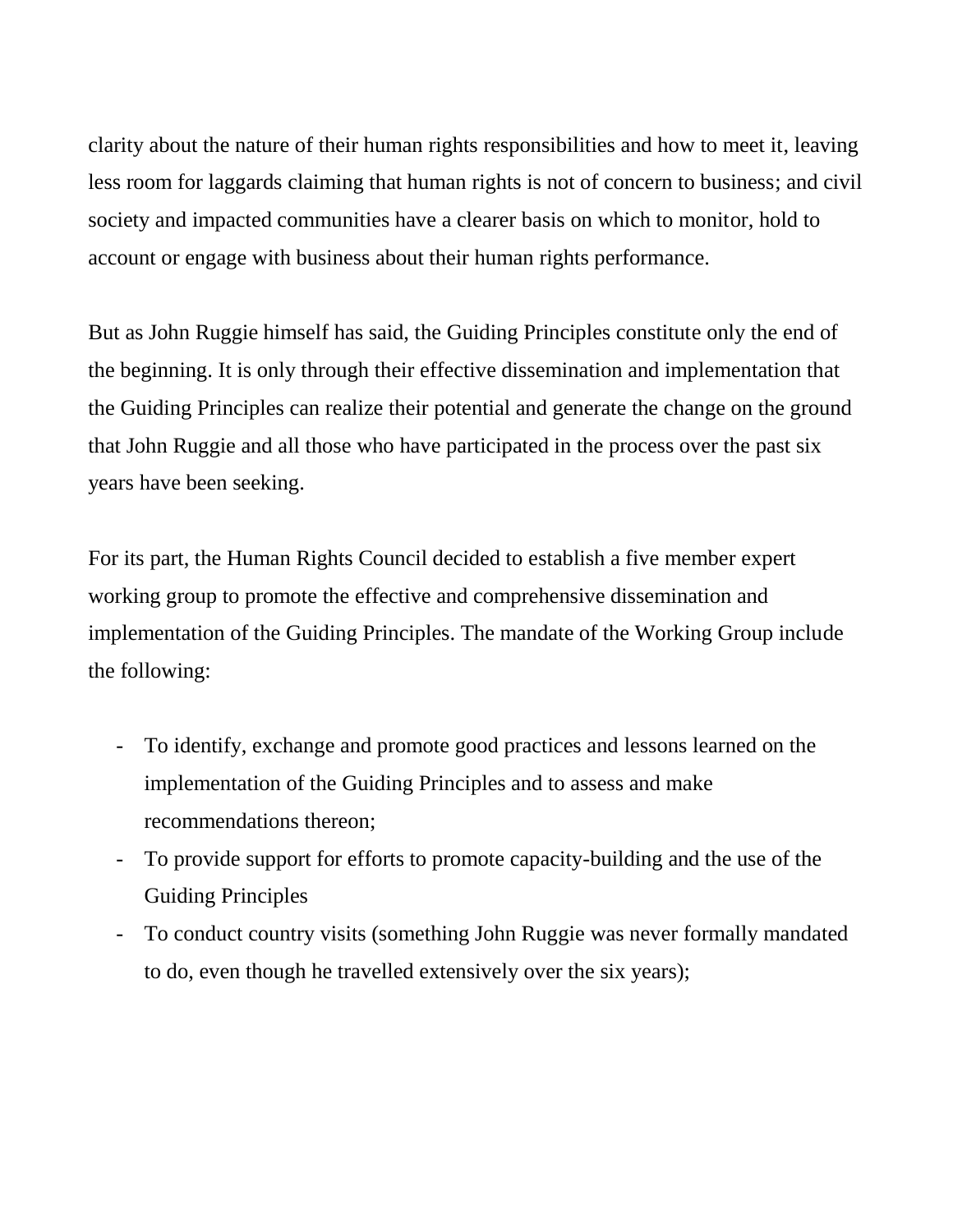- To continue to explore options for enhancing access to effective remedies available to those whose human rights are affected by corporate activities, including those in conflict areas.

Of particular interest to this meeting may be a provision in mandate of the working group "to develop a regular dialogue and discuss possible areas of cooperation with Governments and all relevant actors…". As it happens, the resolution does not refer to the OECD in the list of international bodies, but this does not mean that the OECD would be excluded. There would be plenty of scope in the mandate of the working group to establish relevant collaboration with the OECD as they go about working on the implementation of the updated Guidelines, including as they relate to human rights. One of the benefits of this alignment of standards in various fora is the possibility to join forces or collaborate to meet the challenges of implementation.

It may also be of interest to this meeting that the HRC resolution furthermore decided to establish an annual forum on business and human rights under the guidance of the Working Group to "discuss trends and challenges in the implementation of the Guiding Principles and promote dialogue and cooperation on issues linked to business and human rights, including challenges faced in particular sectors, operational environments or in relation to specific rights or groups, as well as identifying good practices."

This annual Forum shall be open to the participation of all relevant actors and bodies, including from business and civil society and intergovernmental organizations. It offers